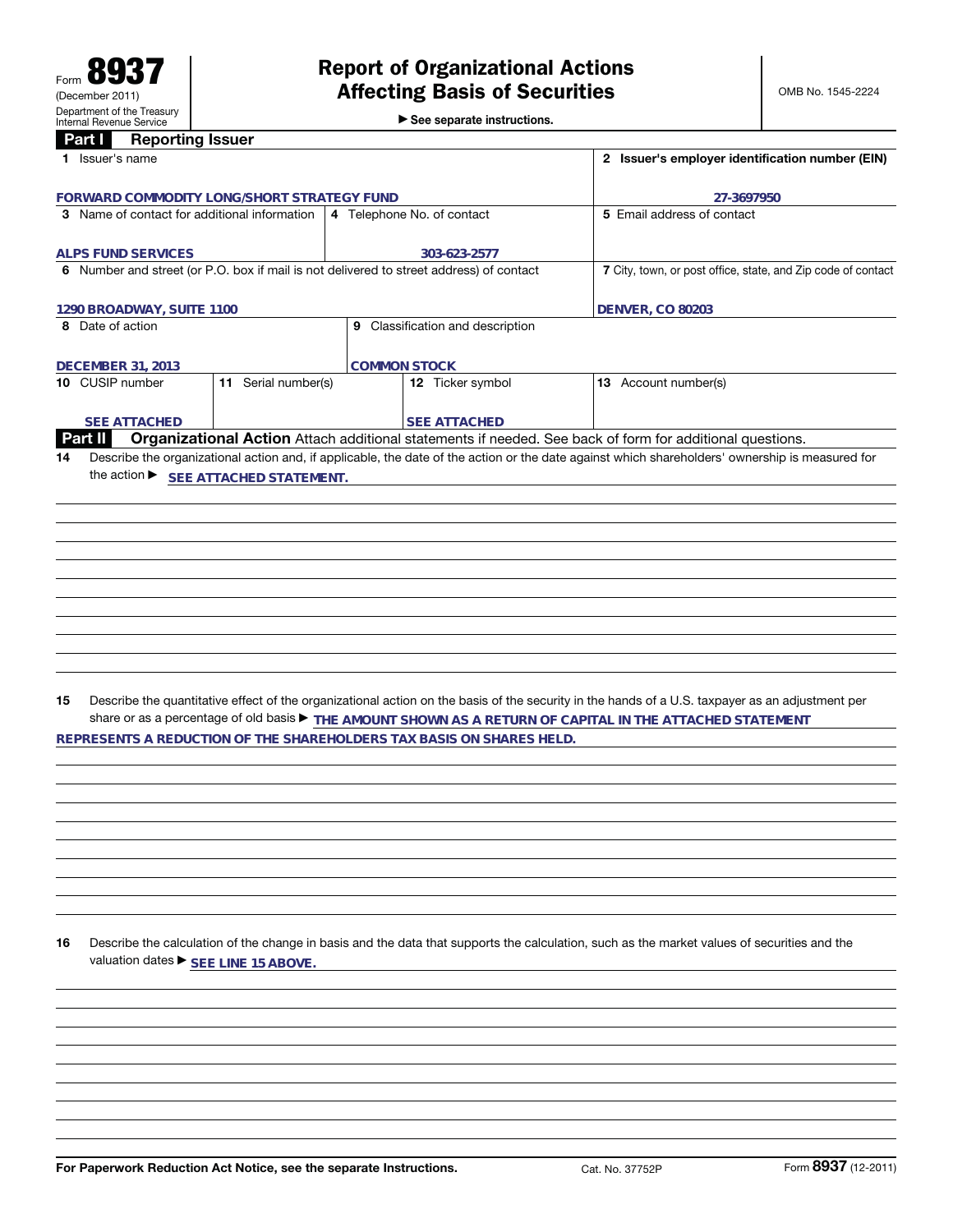## **Part II Organizational Action** (continued)

**17** List the applicable Internal Revenue Code section(s) and subsection(s) upon which the tax treatment is based a **PURSUANT TO IRC SECTION 301(C)(1), THE PORTION OF A DISTRIBUTION WHICH IS A DIVIDEND (AS DEFINED UNDER IRC SECTION 316) IS INCLUDABLE IN GROSS INCOME. PURSUANT TO IRC SECTION 301(C)(2), THE PORTION OF THE DISTRIBUTION WHICH IS NOT A DIVIDEND SHALL BE APPLIED AGAINST AND REDUCE THE ADJUSTED BASIS OF THE STOCK.**

**18** Can any resulting loss be recognized? ▶ NOT APPLICABLE TO THIS TRANSACTION AS NO LOSS WOULD BE RECOGNIZED **ON THE RETURN OF CAPITAL DISTRIBUTION. THE SHAREHOLDER'S COST BASIS SHOULD BE ADJUSTED TO REFLECT THE RETURN OF CAPITAL DISTRIBUTION WHICH MAY AFFECT THE GAIN OR LOSS REALIZED UPON THE DISPOSITION OF THE SHARES.**

19 Provide any other information necessary to implement the adjustment, such as the reportable tax year **PURSUANT TO IRC SECTION 6045**, **AS AMENDED BY THE EMERGENCY ECONOMIC STABILIZATION ACT OF 2008, BROKERS ARE REQUIRED TO REFLECT THESE ADJUSTMENTS IN THE COST BASIS REPORTING FOR COVERED SECURITIES. IF A BROKER IS NOT REQUIRED TO PROVIDE COST BASIS TO A PARTICULAR SHAREHOLDER, THE COST BASIS OF THE SHAREHOLDER'S SHARES SHOULD BE ADJUSTED AS OF THE DIVIDEND DATE TO REFLECT THE RETURN OF CAPITAL DESCRIBED ABOVE.**

|                         |               |                                   | Under penalties of perjury, I declare that I have examined this return, including accompanying schedules and statements, and to the best of my knowledge and<br>belief, it is true, correct, and complete. Declaration of preparer (other than officer) is based on all information of which preparer has any knowledge. |                  |                  |                                    |      |  |
|-------------------------|---------------|-----------------------------------|--------------------------------------------------------------------------------------------------------------------------------------------------------------------------------------------------------------------------------------------------------------------------------------------------------------------------|------------------|------------------|------------------------------------|------|--|
| Sign<br><b>Here</b>     |               |                                   | Signature $\blacktriangleright$ A SIGNED COPY OF THIS FORM IS MAINTAINED $_{\text{date}}$<br><b>AT THE OFFICES OF THE TAXPAYER</b>                                                                                                                                                                                       |                  |                  | 01/15/2014                         |      |  |
|                         | Print your nd |                                   |                                                                                                                                                                                                                                                                                                                          | <b>l⊺</b> itle ▶ | <b>TREASURER</b> |                                    |      |  |
| Paid<br><b>Preparer</b> |               | Print/Type preparer's name        | Preparer's signature                                                                                                                                                                                                                                                                                                     | Date             |                  | Check<br>self-employed             | PTIN |  |
| <b>Use Only</b>         |               | Firm's name $\blacktriangleright$ |                                                                                                                                                                                                                                                                                                                          |                  |                  | Firm's $EIN$ $\blacktriangleright$ |      |  |
|                         |               | Firm's address ▶                  |                                                                                                                                                                                                                                                                                                                          |                  |                  | Phone no.                          |      |  |
|                         |               |                                   | Send Form 8937 (including accompanying statements) to: Department of the Treasury, Internal Revenue Service, Ogden, UT 84201-0054                                                                                                                                                                                        |                  |                  |                                    |      |  |